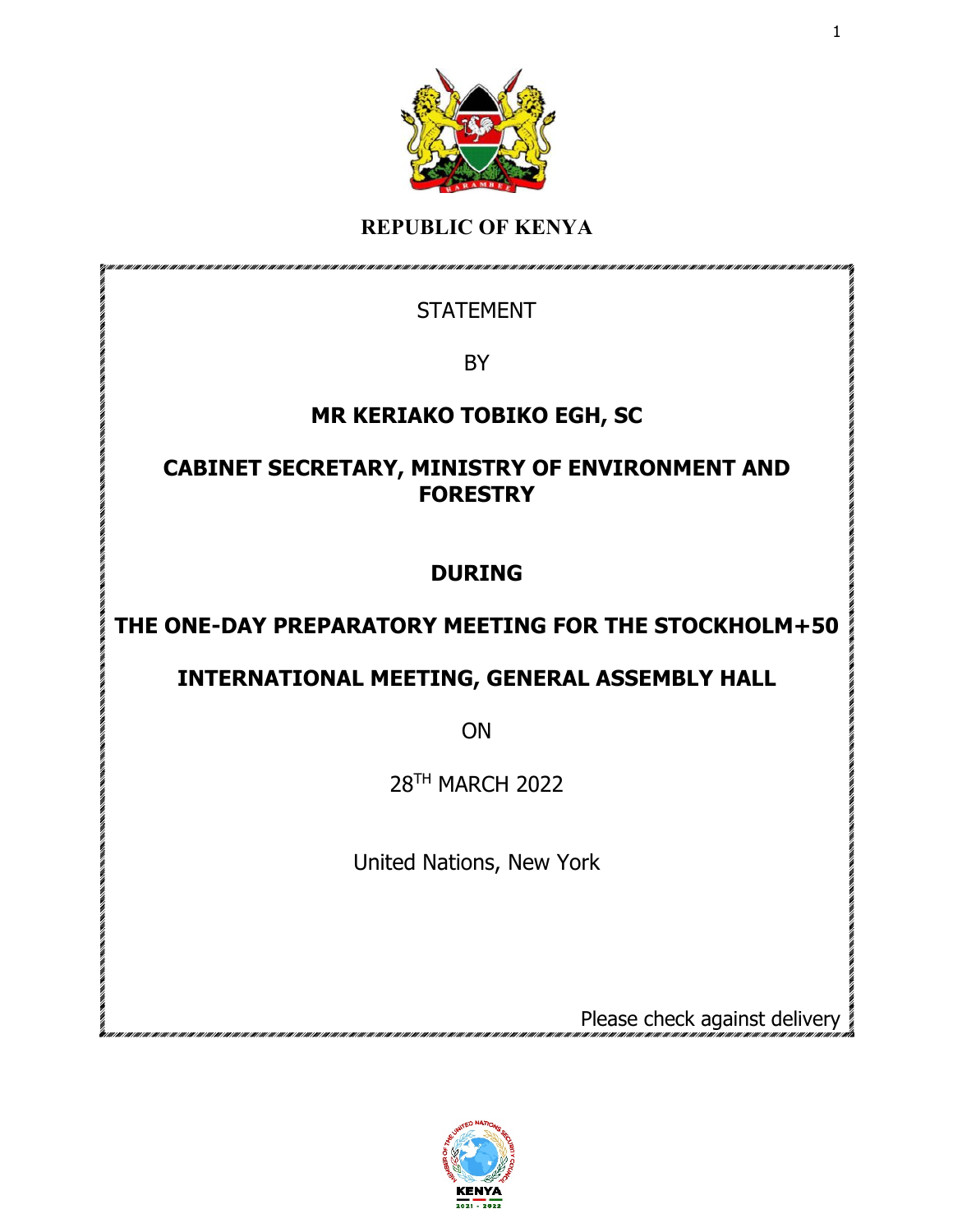**Your Excellency Ms. Anika Strandhall, Minister of Environment and Climate Change,Sweden, Your Excellency, Abdulla Shahid, President of the General Assembly, Executive Director of the United Nations Environment Programme, Ms. Inger Andersen, Honorable Co-Chairs of Stockholm+50 Distinguished delegates Ladies and gentlemen,** 

- 1. It is my pleasure to join you all in the discussions geared towards the preparations for Stockholm+50. Kenya is honored to co-host the commemoration of the 1972 United Nations Conference on the Human Environment, as the conference that put environmental issues on the global Agenda.
- 2. This meeting is timely, as it gives us the opportunity to urgently address the state of our planet and to address the call by the Secretary General when he warns that nature needs a bailout if we are to avert climate cataclysm and restore our planet.
- 3. Due to the transboundary nature and global scope of environmental concerns, we can only succeed through international cooperation. As we prepare to have this conversation in Stockholm, we must agree on how to effectively address the environmental problems that confront us and arrive at possible solutions together.

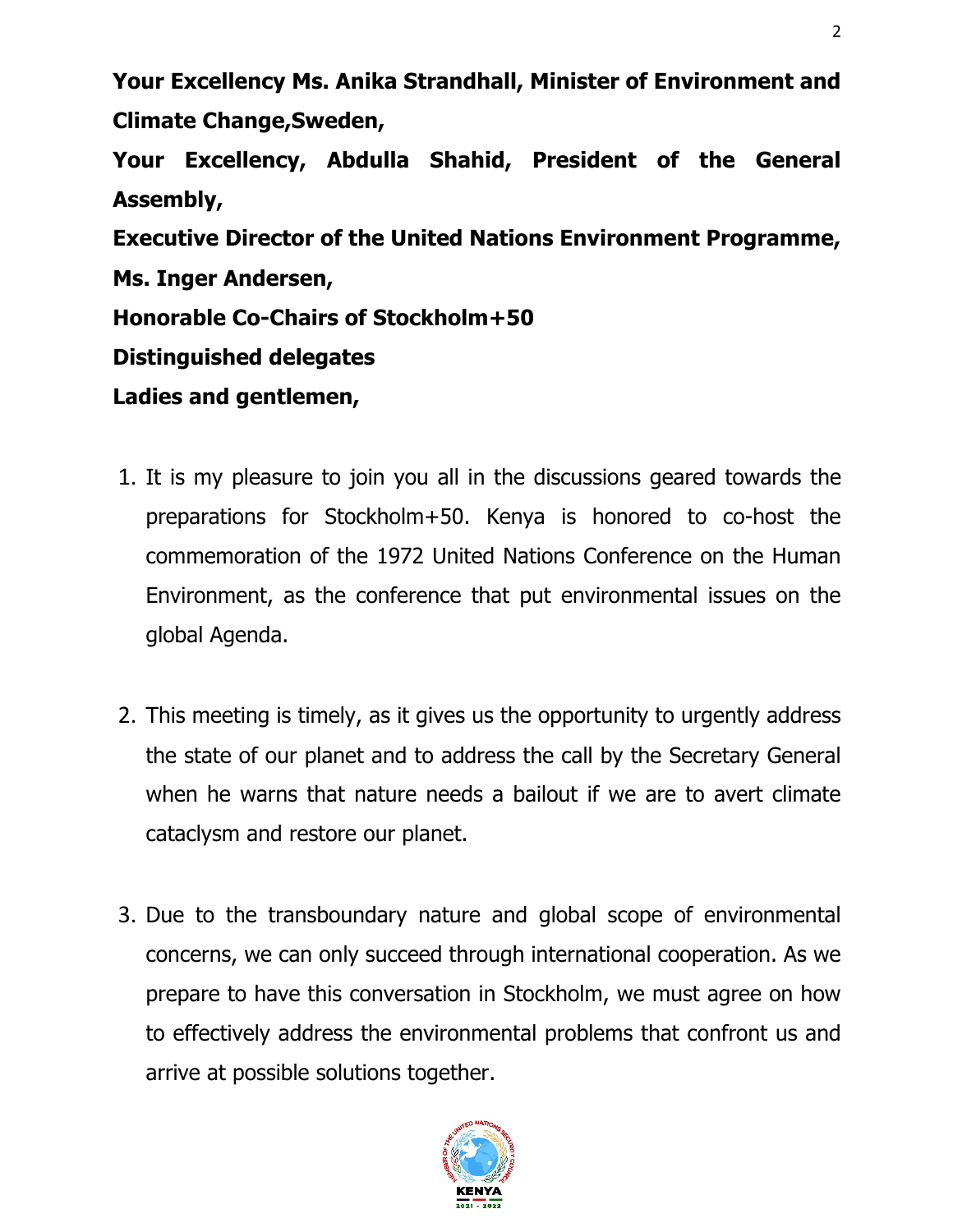- 4. This meeting comes soon after the conclusion of Cop26 on addressing climate change and the United Nations Environmental Assembly (UNEA5.2) and also the  $50<sup>th</sup>$  Anniversary of UNEP Commemoration (UNEP@50). We appreciate the great milestones we have achieved so far such as the commencement of negotiations for a global agreement on plastics and establishment of an expert panel to guide on chemicals management among others.
	- 5. We therefore have the opportunity to define our responsibility and the opportunity to consolidate the outcomes of the environmental discourses that we have recently undertaken towards their implementation to restore our planet. We should seize this opportunity and reaffirm this call through concrete actions and tangible commitments that will crystalize from the discussions.

### **Distinguished Delegates, Ladies and Gentlemen**

6. The Leadership Dialogues of Stockholm+50, offer an opportunity to further our engagements and collective responsibility and contribution to the environmental dimension of sustainable development to galvanize the implementation of commitments in the context of the decade of action and delivery for sustainable development.

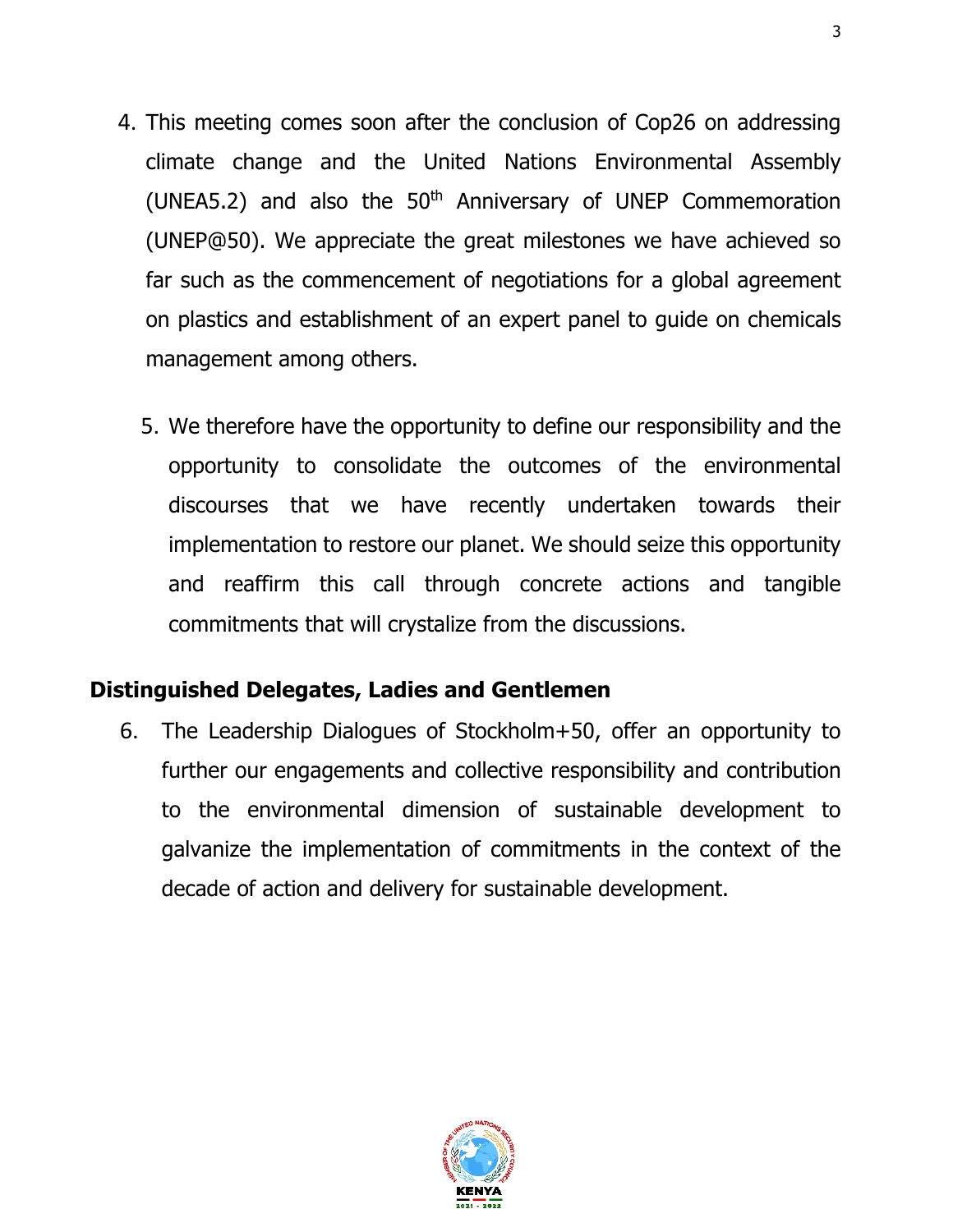- 7. Issues such as climate change, biodiversity loss, environmental pollution, energy and oceans matters, environmental financing, innovative technology and science policy interface need to be clearly articulated in the documents as a means for post-Covid-19 recovery and transitional measures for attaining the Sustainable Development Goals.
- 8. We must also ensure that the background papers call for inclusivity in the implementation frameworks as cooperation from private-public sectors, youth, women, civil society groups and financial institutions will be required for effective actions to be attained.
- 9. Our engagements today should therefore be able to highlight the urgent environmental issues that require a whole global implementation approach within the thematic dialogues and as guided by the theme of the International Meeting.

# **Distinguished delegates**

10. The theme of "**Stockholm+50: a healthy planet for the prosperity of all – our responsibility, our opportunity,"** is well anchored in the United Nations decade of Action 2020-2030 and resonates with the UNEA 5.2 theme of **Strengthening UNEP for the implementation of the environmental dimension of the 2030 Agenda for Sustainable Development".** 

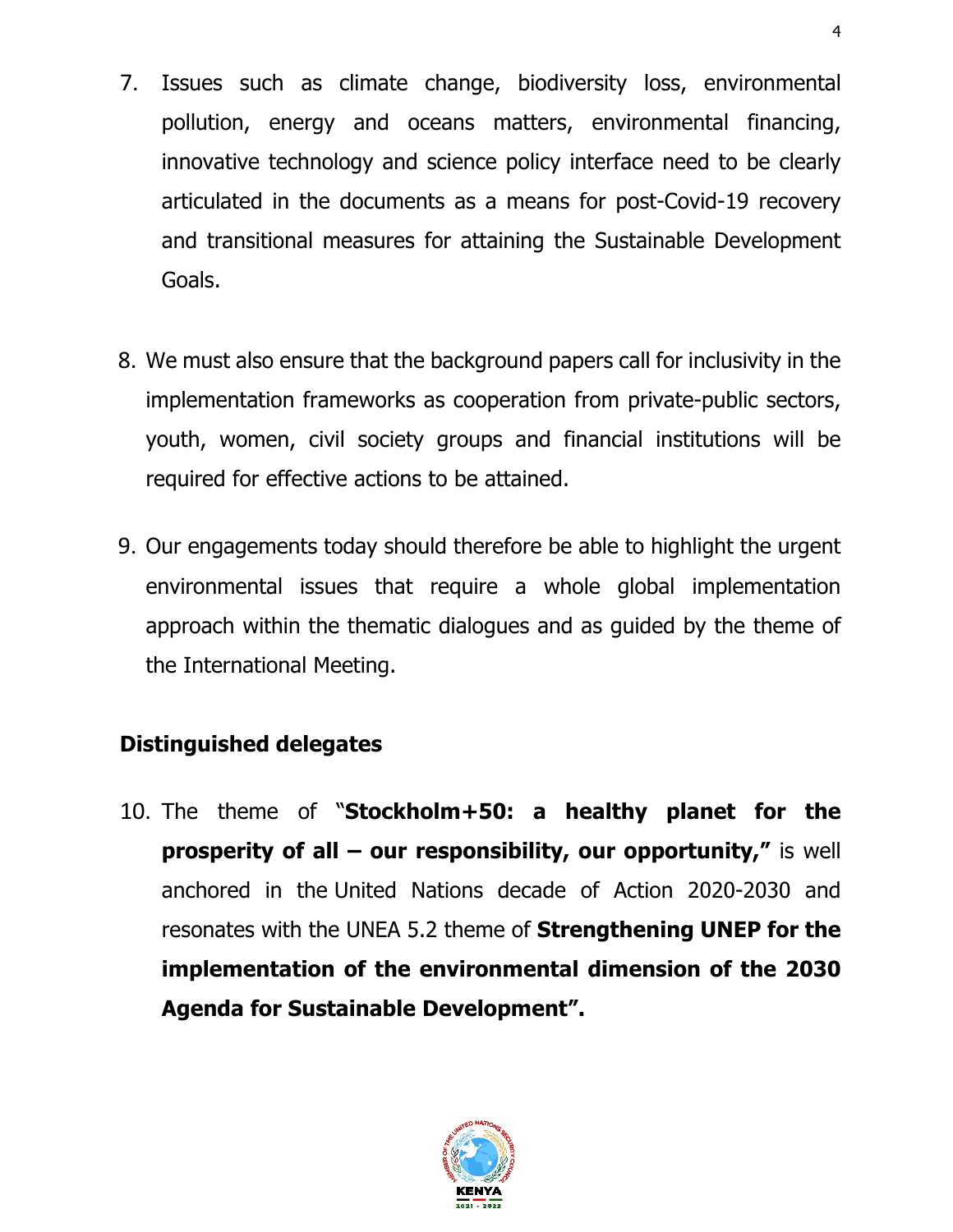- 11. This therefore not only signals the urgent need for action towards the environmental issues but also calls for accelerated action on the governing body tasked with the mandate of executing, coordinating and implementing matters of the environmental law and governance.
- 12. As we endeavor to reflect on the creation of the United Nations Environment Programme (UNEP) during Stockholm+50 we must remain cognizant of the delivery role bestowed on UNEP through the adopted political declaration during UNEP@50, that called for strengthening of UNEP and its mandate.
- 13. In this regard we reiterate the complementarity and synergy between the outcomes of UNEA 5.2 and UNEP@50 and endeavor that preparations for Stockholm+50 international meeting should build on these achievements.
- 14. Concerted approach by the Multilateral Environmental Agreements is paramount for them to address the growing alarming crises, as the inextricable nature of environmental issues showcases that, none of the MEAs will be able to fully deliver on their mandate without the other. It is therefore prudent to call for cohesion to ensure that all the MEAs deliver as one with UNEP playing its governing and coordinating roles effectively.